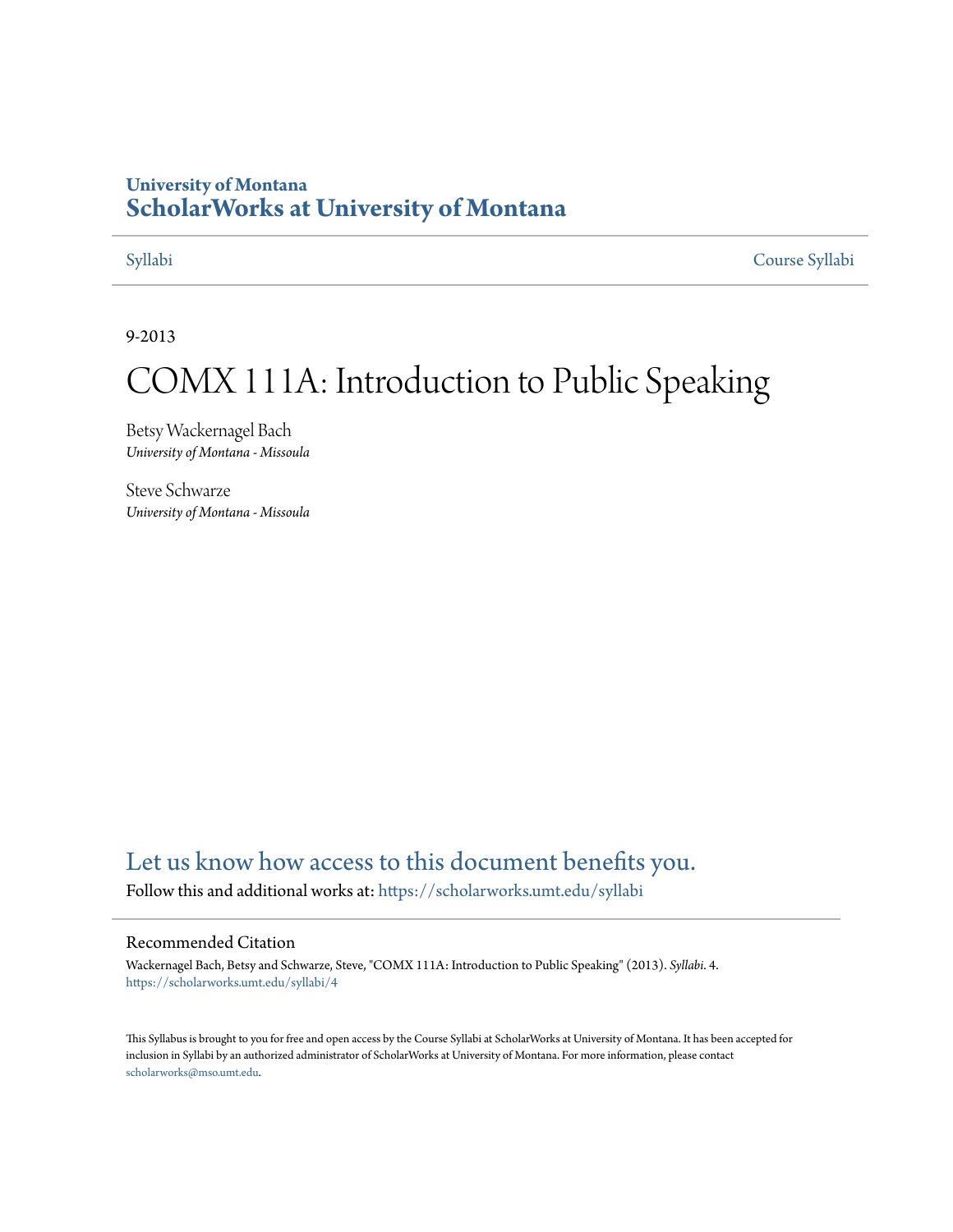# **Introduction to Public Speaking COMX111A**

**Autumn Semester 2013**

Revised by Betsy Wackernagel Bach, Ph.D. Professor and Course Director for COMX 111

> Initially Produced by: Steve Schwarze, Ph.D.

Table of Contents

| <b>Course Description and Expectations</b>  | 2  |
|---------------------------------------------|----|
| <b>Attendance Policy**</b>                  | 4  |
| <b>Requirements and Grading</b>             | 8  |
| <b>Class Schedule</b>                       | 10 |
| Speech 1: Local Issue Speech                | 11 |
| <b>Speech Checklist</b>                     | 14 |
| <b>Guidelines for Self-Evaluations</b>      | 20 |
| Peer Feedback Sheets                        | 21 |
| <b>Speech 2: Informative Speech</b>         | 26 |
| <b>Topic Proposal</b>                       | 29 |
| <b>Research Process/Library Guide</b>       | 32 |
| <b>Attribution Statements</b>               | 39 |
| <b>Speech Checklist</b>                     | 41 |
| <b>Peer Feedback Sheets</b>                 | 42 |
| Majoring in COMM                            | 47 |
| <b>Speech 3: Persuasive Speech</b>          | 49 |
| Topic Proposal                              | 54 |
| <b>Speech Checklist</b>                     | 56 |
| <b>Peer Feedback Sheets</b>                 | 57 |
| <b>Speech 4: Ceremonial Speech</b>          | 62 |
| <b>Speech Checklist</b>                     | 64 |
| Peer Feedback Sheets                        | 66 |
| <b>Paper #1: Outside Speaker Evaluation</b> | 68 |
| <b>Bibliography Formats</b>                 | 70 |
|                                             |    |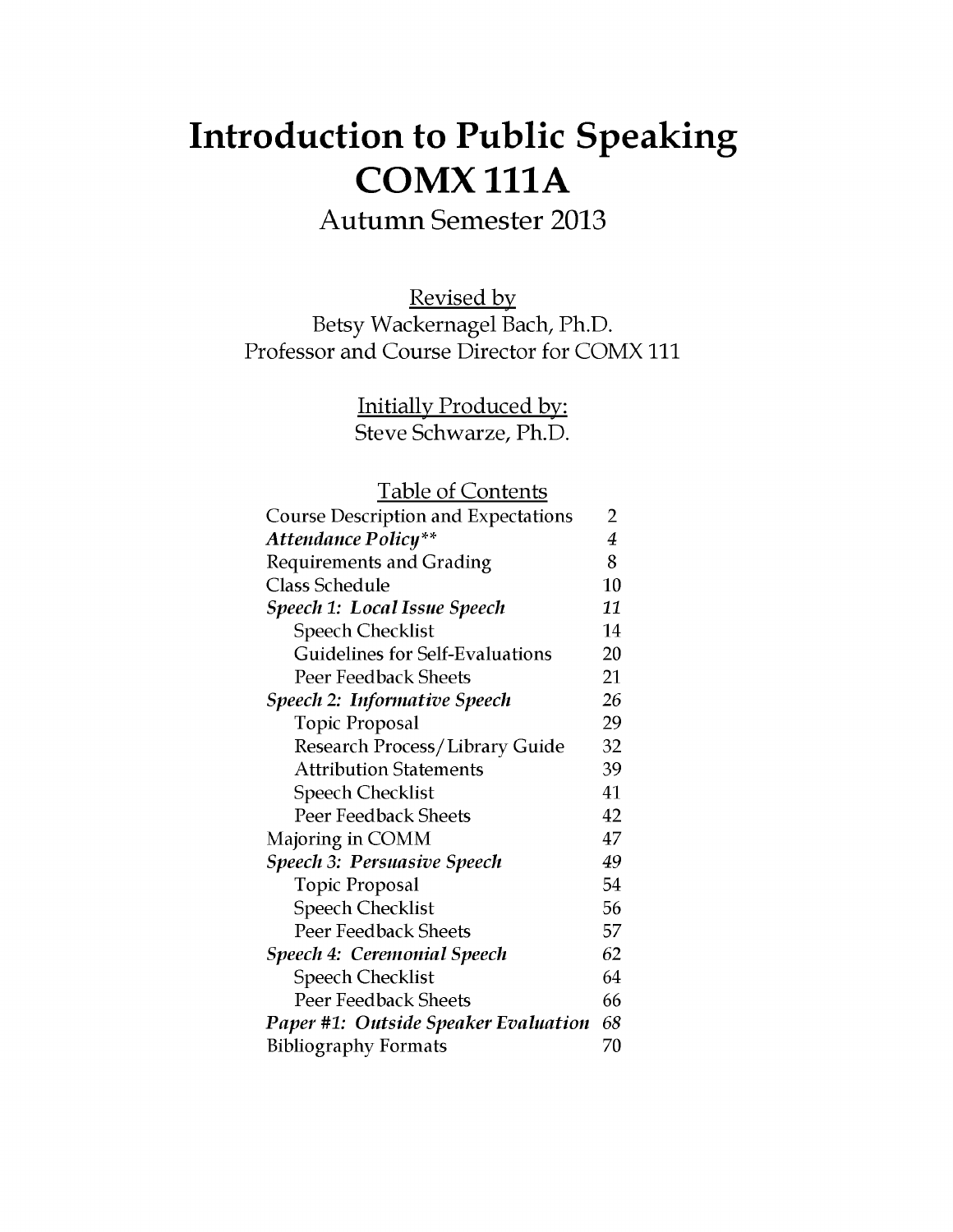**\*\*Make special note of the attendance policy**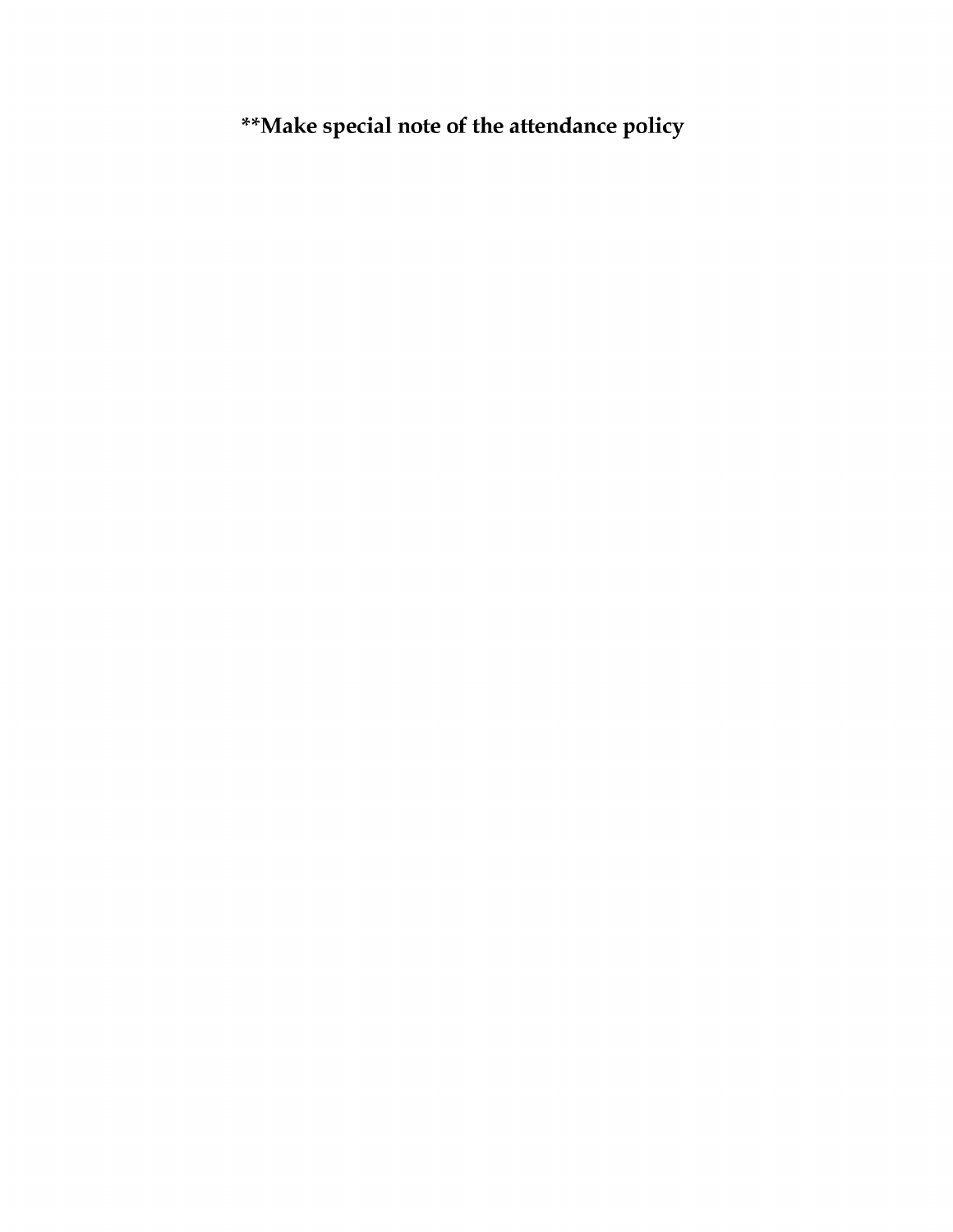## **Introduction to Public Speaking COMX 111A**

| Your Instructor: |  |
|------------------|--|
|                  |  |

Office Location: Office H ours:\_\_\_\_\_\_\_\_\_\_\_\_\_\_\_\_\_\_\_\_\_\_\_\_\_\_\_\_\_

| $\mathbf{r}$<br>- -<br>Email:<br>_____ | --<br>rnone: |
|----------------------------------------|--------------|
|                                        |              |

#### **Course Description—What is this course about?**

This course introduces students to the *conceptual knowledge* and *practical skills* needed for effective public speaking. The course prepares students for other college courses that require research, critical thinking, and speaking skills, and it equips students to engage public speaking situations beyond the classroom.

Students will *give four formal speeches* during the course, and they will evaluate speeches during and outside class sessions. By offering multiple opportunities to analyze and produce public discourse, the course intends to reinforce the principles and qualities of good public speaking.

In addition, this course emphasizes the *public* dimension of public speaking. You will be asked to engage with issue of public significance throughout the semester and demonstrate how your personal interests and concerns intersect with the interests and concerns of others. Our goal is to empower you with the skills necessary for active and meaningful participation in democratic life.

#### Course Objectives – What will I learn and do in this course?

The course is designed to help students meet two sets of learning objectives. The first set is specific to public speaking. If you work hard and take the course seriously...

- *You will understand the elements of the communication process.* This will be demonstrated through quizzes and the Outside Speaker Assignment.
- *You will understand the components of effective speech delivery.* This will be demonstrated by speech performances and feedback on speeches.
- *You will improve your listening skills and your ability to offer constructive feedback to others.* This will be demonstrated by feedback on speeches.
- *You will learn how to conduct basic college-level research on contemporary public issues and incorporate that research in public discourse.*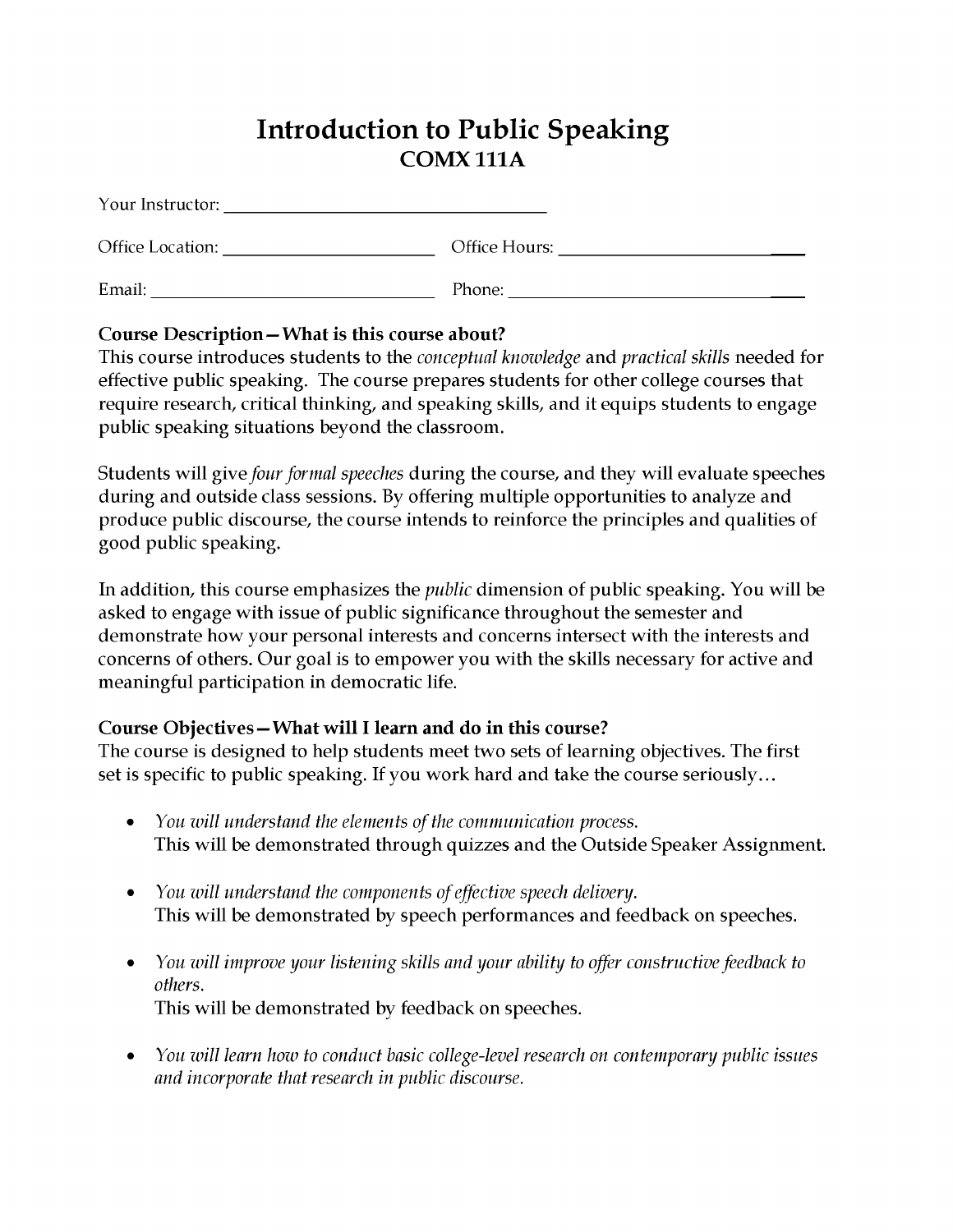This will be demonstrated by a library assignment and the construction of speech outlines for your informative and persuasive speeches.

• *You will be able to craft public speeches that: have a clear purpose, state a cogent central idea, are well-organized, and are adapted appropriately to the audience and the situation.* This will be developed throughout all of the work you do for this class, and ultimately demonstrated by your speech performances.

The second set of objectives is related to General Education. COMX 111 is an approved course for the Expressive Arts or 'A' Perspective. The learning outcomes for the perspective and the means for demonstrating achievement in this course are as follows:

*Upon completion of this perspective, through the creation of original works of art or artistic performances, students will be able to:*

*1. Apply the techniques and processes of the medium*

This will be demonstrated by successful performance of speeches during the semester.

2. *Incorporate the structures and forms of the artistic language to convey meaning* This will be demonstrated by successful composition of an outline and/or manuscript for each of the informative, persuasive and ceremonial speeches.

3. *Reflect upon and critically assess the merits of their work and the work of others* This will be demonstrated by successful completion of feedback forms for other students' speeches and self-evaluations for each of their own major speeches.

4. *Perceive and articulate the relevance of artistic expression in the human experience* This will be demonstrated by successful completion of the Outside Speaker Assignment.

Both sets of objectives converge in the activities and assignments of the course. If you work hard and take the course seriously, you should see improvement in all these areas.

Course Materials—What do I need for this course? (available at University Bookstore)

1. BOOK: *Speaking in the Public Sphere,* 1st Ed., Pearson 2012. The loose-leaf version at the Bookstore is your cheapest option.

2. PACKET: contains assignments, worksheets, feedback forms, and other material. Consider using a three-ring binder for the text and packet.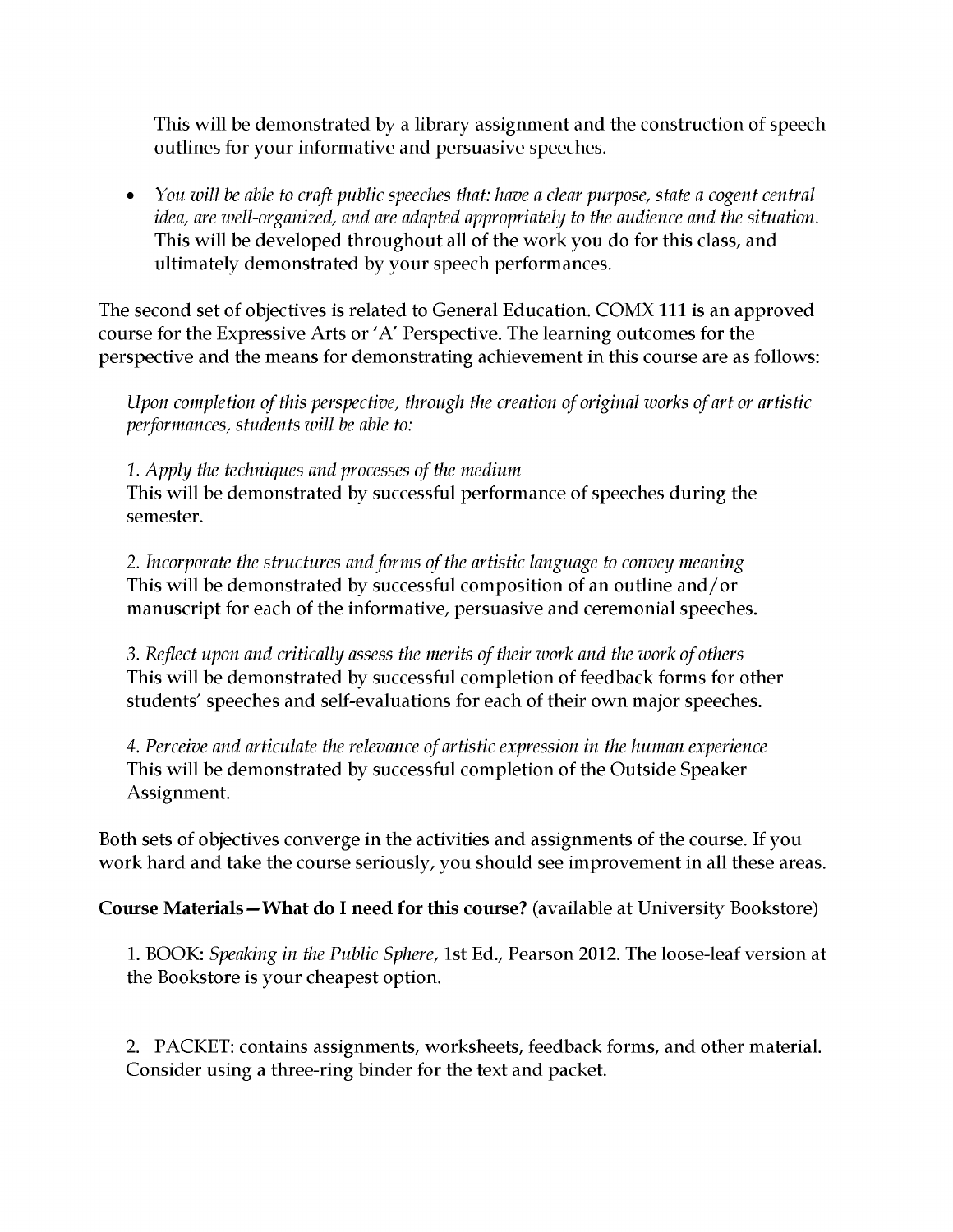3. FOLDER— two pocket, for handing in materials related to your major speeches.

As you will see, the textbook was written by Steve Schwarze, the COMM department chair. The ideas for this book developed out of the public speaking courses taught here at UM, so it is especially useful for helping you succeed on the assignments in this course. The adoption of this book has taken place in accordance with the conflict of interest guidelines stated in the University's Collective Bargaining Agreement.

#### **Student Responsibilities and Expectations — How can I succeed in this course?**

- *Respect your instructor and your colleagues.* This encompasses all of the following items. It is absolutely necessary for a positive educational experience. Whether it is arriving in class promptly, behaving ethically toward your instructor and classmates, or contributing to a positive classroom climate, please act respectfully.
- *Follow your instructor's directions.* COMM111 has a common syllabus, textbook, and assignments, but your instructor has primary responsibility for the day-to-day operations of your class. His/her instructions supersede the packet. Therefore, it is crucial to attend class and follow your instructor's guidance.
- *During class, do not use media that are unrelated to the class.* This includes cellphones, messaging devices, music players, and the *Kaimin.* Any device that can make noise should be turned completely off for the entire class period.
- *Complete your reading assignments in the textbook and packet.* Students who fail to keep up with reading will perform poorly on quizzes and have problems with speeches.
- *Give your speeches and turn in assignments on time.* Late assignments will be penalized at the discretion of your instructor. Specific guidelines for speech performances are addressed below. Students who do not complete all four major speaking assignments will not receive a passing grade for the course regardless of other points earned.
- *Do your own work*. Plagiarism and academic dishonesty will result in penalties ranging from failure of the assignment to expulsion from the University. This topic is addressed below and will be discussed in class.

#### **Attendance Policy—What if I miss class?**

*The standard penalty for arriving late, leaving early, or missing class is loss of that day's points.* During each session, there will be an opportunity to earn points through quizzes, inclass exercises, feedback on speeches, or other assignments. These points can only be earned by arriving in class on time and attending for the entire session. Exceptions will be allowed only for excused absences.

#### **Attendance on Speech Days—What if I miss my speech?**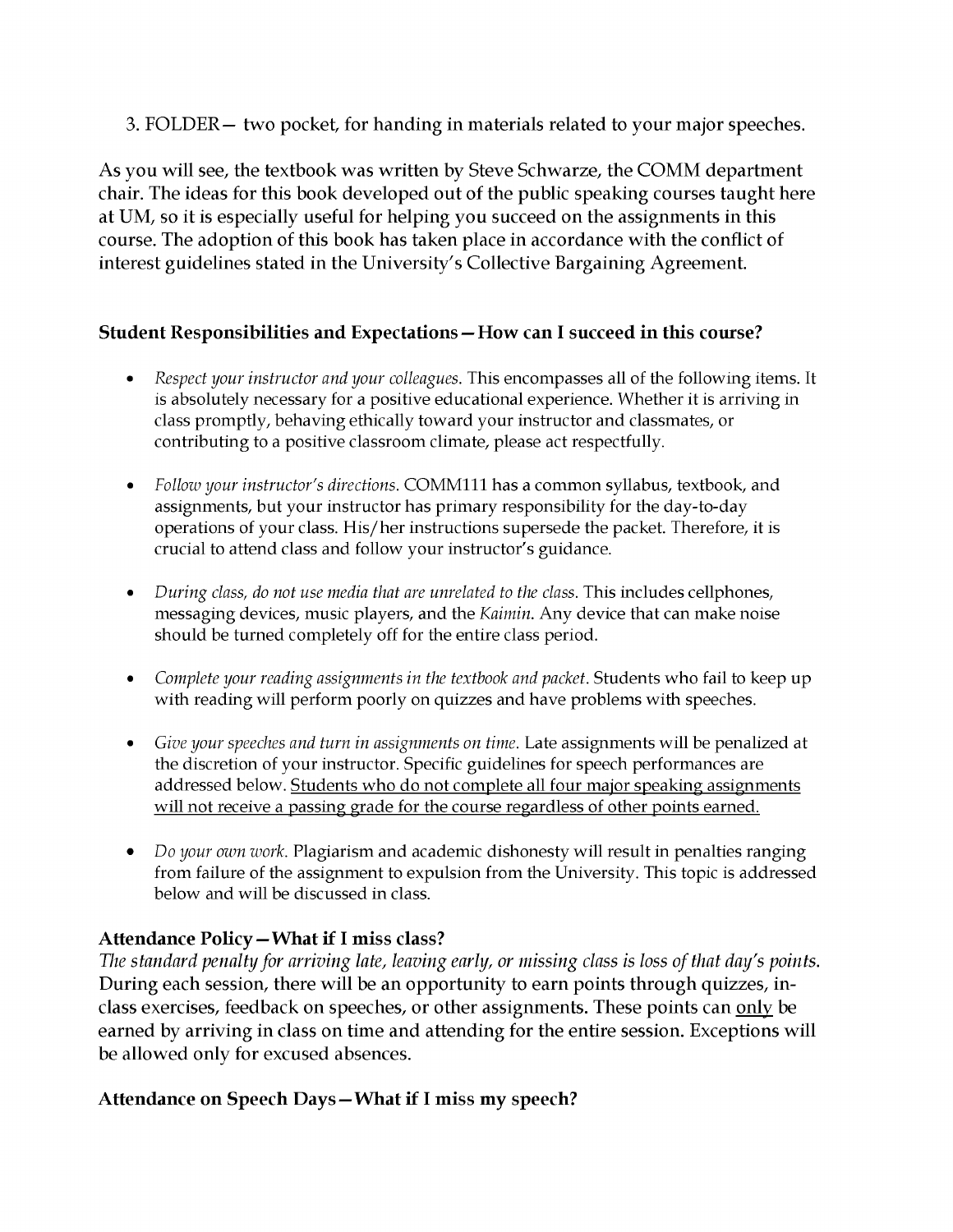The above policy is even more significant on the days that you are assigned to give a major speech. Missing your speech disrupts the course schedule, is unfair to other students, and potentially crowds out other learning experiences in the course.

*The standard penalty for missing your speech day is a 25% point reduction, or two letter grades.* This means a maximum grade of D for a speech that would otherwise earn a B. It also has a significant impact on your final course grade - it could take you from a B to a C+. Since there is limited time for speeches, you may also risk losing the chance to perform your speech at all—which means zero points.

**What if I know ahead of time that I will be absent?** If you know that you will be absent from class on your assigned speech day, *inform your instructor immediately and negotiate a switch* with a classmate. Students who anticipate absence because of UM-approved activities (e.g., athletics, debate, music) are still responsible for making these arrangements.

**What if something comes up at the last minute?** It's got to be serious. Extreme extenuating circumstances (significant illness requiring bed rest, family emergency) can mitigate the standard penalty. Instructors will consider the following conditions when determining the application of any penalty:

- $\checkmark$  You notify your instructor prior to missing the speech.
- *S* You provide documentation verifying your excuse.
- *S* You turn in your outline within 24 hours of missing the speech.
- *S* You are in good standing in the course (passing grades on other assignments, no late assignments, consistent attendance)

This list is intended to separate unforeseen emergencies from the common cold or a lack of preparation. A good rule of thumb might be: what would you do if this was your first job out of college and you had a big presentation to give? Bottom line: don't miss your speech day.

#### **Drop/Adds, Withdrawals, Incompletes, and Grading Options**

It is your responsibility to know the rules governing your own education. If you haven't already, you should immediately read the UM Catalog section titled "Academic Policies and Procedures," and be sure to read the section about dropping courses. You should also consult the Registrar at http://www.umt.edu/registrar/students/dropadd.aspx.

**What if I miss the first week or don't pay my bill?** *Students who do not attend the first two sessions of the course, or who do not finalize their bill by the first week deadline, will have their seat reassigned to another student.* Students who are registered and then told to drop must do so on Cyberbear by the 15<sup>th</sup> day of the semester to avoid a W grade for the course.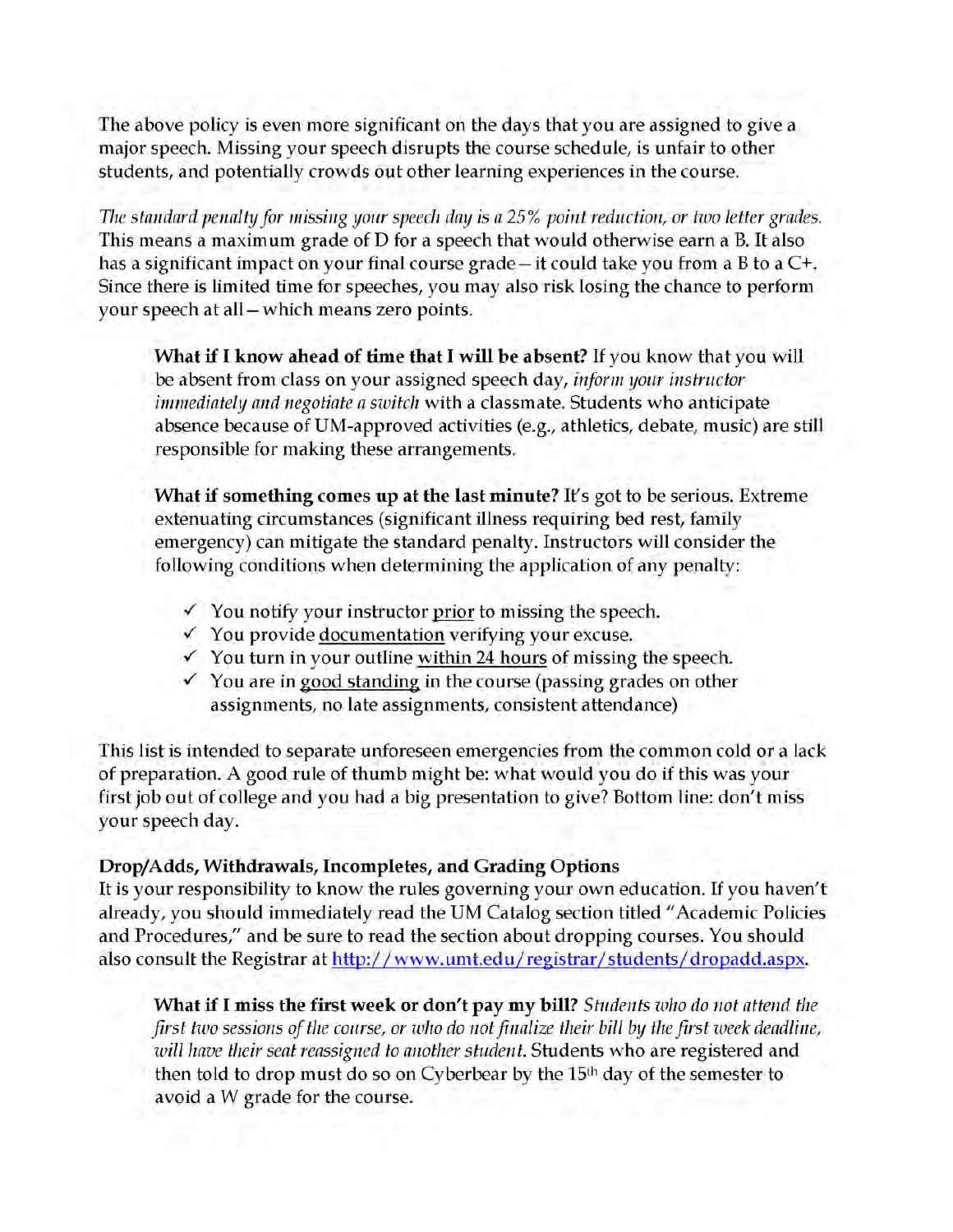**What if I want to drop after mid-term?** After the drop/add deadline near the middle of the semester, *you must petition to withdraw* from the course and will need to provide documented evidence of the circumstances supporting the need to withdraw (again, see the Catalog for details.) You must show this evidence to your instructor before they will consider your petition. If accepted, your grade will be designated as WP or WF depending on whether you are passing the course at the time of the withdrawal.

What if it looks like I will get a low grade in the class – can I drop at the end of the **semester?** No.

**Can I change my grading option to CR/NCR instead?** No.

**Why not?** Because the purpose of the CR/NCR grade option is to encourage you to venture into new areas, not to provide an escape hatch for poor performance.

**Can anyone ever take the class CR/NCR?** Yes, but you must declare that grading options by the 15<sup>th</sup> day of the semester. Students who are not seeking a UM degree, or for whom English is a second language, may wish to take the course under the CR/NCR grading option. After the 15<sup>th</sup> day, petitions to change the grading option must be approved by the Course Director. Petition approval is rare, and those seeking to salvage one's GPA will *not* be approved.

**Can I take an Incomplete?** A grade of Incomplete is a solution only for unforeseen circumstances that prevent you from completing a small amount of work at the end of the semester (usually, the final speech or a written assignment). Students must be in good standing and have a legitimate justification; like the Withdrawal and CR/NCR grading, it is not a means for avoiding the consequences of poor performance. Incompletes are at the discretion of the instructor within certain guidelines, and must be negotiated between the student, the instructor, and the course director.

**Students with Disabilities—What if my disability affects my performance?**

If you have a disability that may require modification of the course, please obtain the appropriate documentation from the DSS Office and then see your instructor to discuss what, if any, special arrangements need to be made.

#### **Academic Misconduct and Plagiarism—What are my ethical obligations?**

Academic misconduct includes plagiarism, cheating, and deliberate interference with the work of others. It is the intellectual equivalent of fraud—a crime against the codes of the academy. At the University of Montana, the Student Conduct Code governs this and other aspects of your conduct. It is available to download at: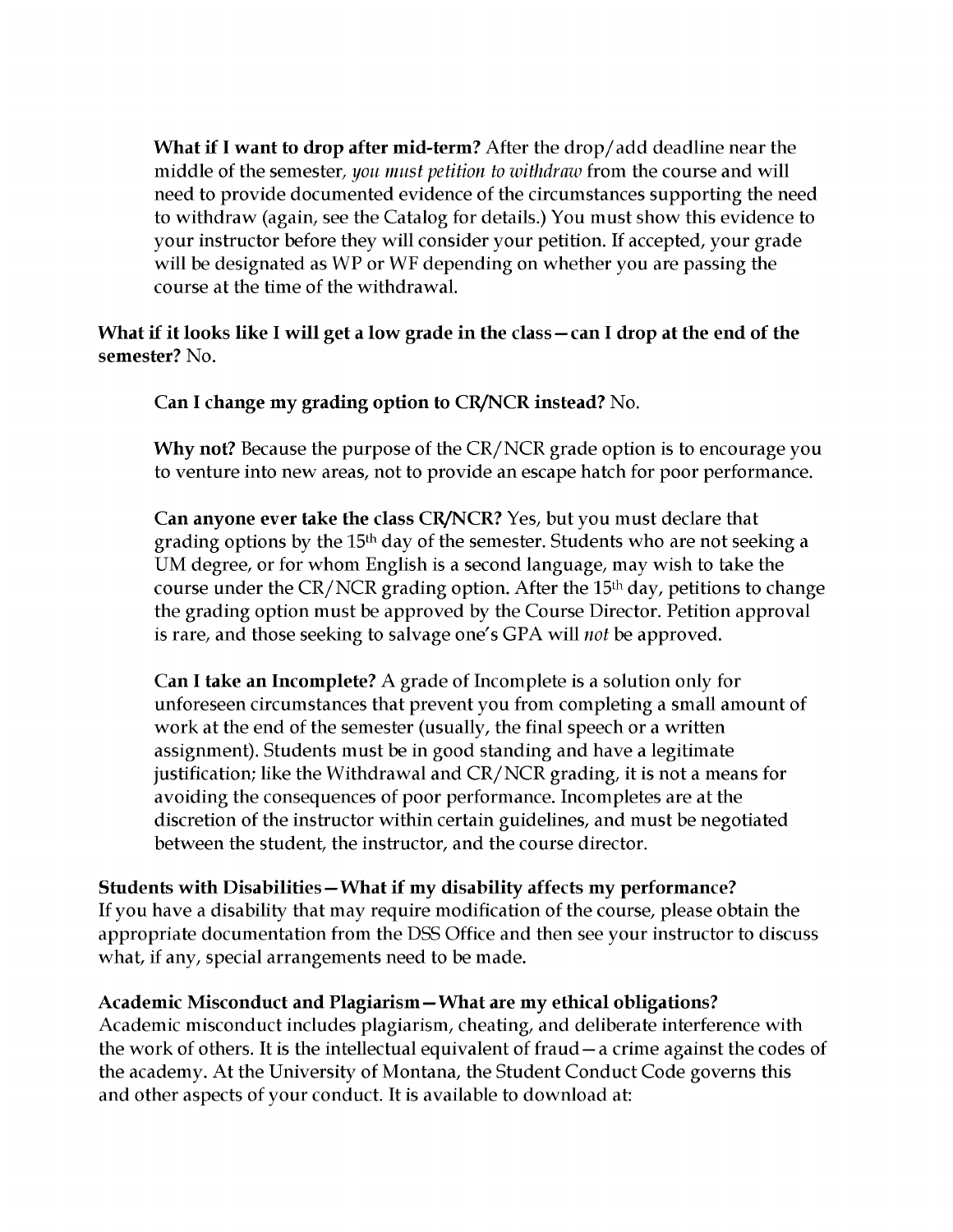#### **http://jife.umt.edu/vpsa/student conduct.php**

*The standard penalty for this crime is an academic penalty determined by the instructor (typically, zero points on the assignment or F for the course). In egregious or repeat cases, a disciplinary sanction by the University will be recommended.*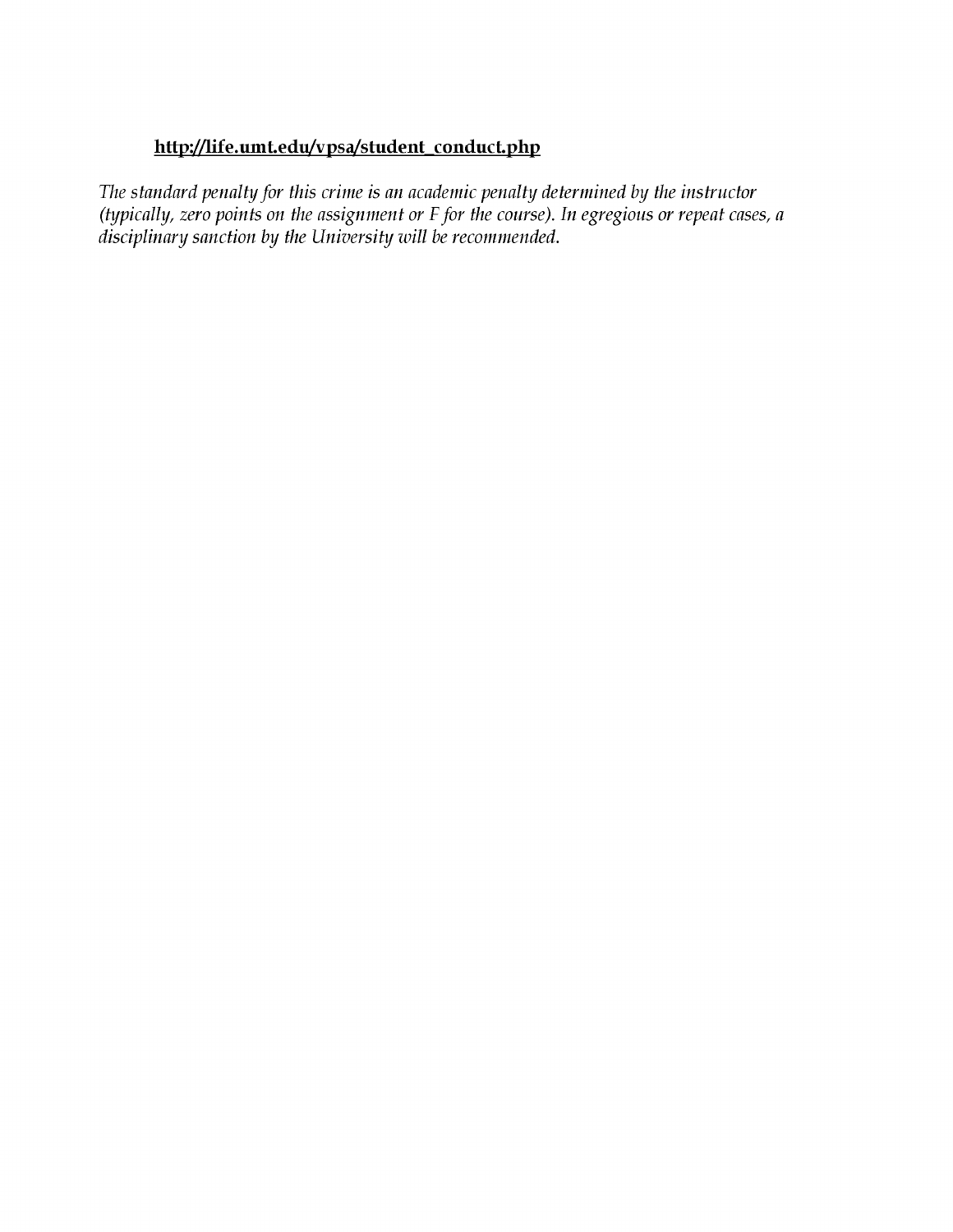Many students have questions about plagiarism. Here are some common ones:

- **What if** I **use a "canned" speech or paper that was written by someone else?** That's plagiarism.
- **What if** I **give a speech that was a paper or speech for another course?** That's plagiarism.
- **What if** I **cut and paste from websites and make minor word changes?** That's plagiarism.
- **What if** I **don't cite sources on my outline or bibliography?** That's plagiarism.
- **What if** I **don't cite sources orally during my speech?** That's plagiarism.
- **What if** I **work with someone else on a speech that both us of present?** That's plagiarism.

In this course, the primary problem is plagiarism on speeches and the Outside Speaker Assignment. You will discuss plagiarism further in your sections and you will learn how to avoid it.

The bottom line is, don't do it.

#### **Grievances—What if** I **have a complaint or concern about the course?**

According to the University's student complaint procedures, students and instructors "must make every effort to resolve problems" prior to making a formal claim to the Student Complaint Committee. For this course, please follow these steps.

- 1. First, set up a meeting with your instructor. Nearly all issues can and should be resolved informally at this level.
- 2. If you are unable to resolve the issue, please arrange an appointment with Steve Schwarze, the Course Director and Chair of Communication Studies, in LA 301.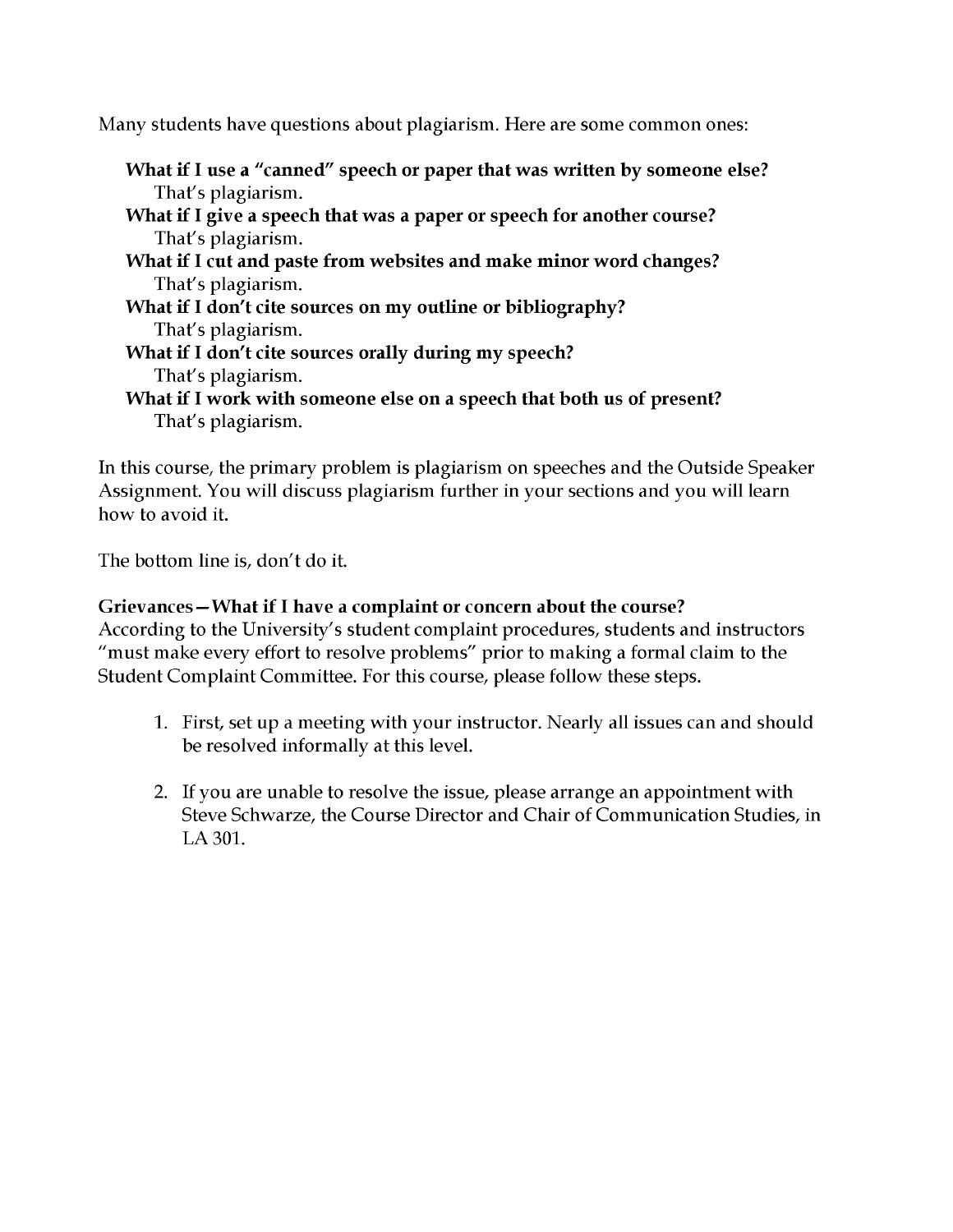#### **Requirements and Grading**

Your course grade will be determined by your performance on four major speaking assignments, smaller assignments related to the speeches, and in-class exercises and quizzes:

| <b>SPEECH1</b>          | <b>Local Issue Speech</b>                                     |                                          |                   |                       | 100 points                                         |                                         |
|-------------------------|---------------------------------------------------------------|------------------------------------------|-------------------|-----------------------|----------------------------------------------------|-----------------------------------------|
|                         | Performance<br><b>Speaking Notes</b>                          |                                          |                   | 75<br>25              |                                                    |                                         |
| <b>SPEECH2</b>          | <b>Informative Speech</b>                                     |                                          |                   |                       | 200 points                                         |                                         |
|                         | Draft working outline<br>Performance<br>Final working outline | Speaking Notes, Bibliog., Sources        |                   | 25<br>125<br>25<br>25 |                                                    |                                         |
| <b>SPEECH3</b>          | <b>Persuasive Speech</b>                                      |                                          |                   |                       | 200 points                                         |                                         |
|                         | Performance<br>Final working outline                          | Speaking Notes, Bibliog., Sources        |                   | 150<br>25<br>25       |                                                    |                                         |
| <b>SPEECH4</b>          | <b>Ceremonial Speech</b>                                      |                                          |                   |                       | <u>150 points</u>                                  |                                         |
|                         | Performance<br>Manuscript                                     |                                          |                   | 125<br>25             |                                                    |                                         |
| <b>Peer Evaluations</b> | Quizzes, Exercises, Short Assignments                         |                                          |                   |                       | 150                                                | $100$ (For Speech 1, 10 pts. total; for |
| <b>Self Evaluations</b> |                                                               | Speaking in the Public Sphere Assignment |                   |                       | $60$ (4 evals x 15 pts)<br>40<br>1000 pts possible | Spchs 2-4, 9 evals x 10pts)             |
|                         | <b>Course Points/Final Grade</b>                              |                                          |                   |                       |                                                    |                                         |
| >925<br>924-900         | $=A$<br>$=A$ -                                                | 899-875<br>874-825<br>824-800            | $B+$<br>B<br>$B-$ |                       | 799-775<br>774-725<br>724-700                      | $C+$<br>$\mathsf{C}$<br>$C -$           |
|                         |                                                               |                                          |                   |                       | 699-600<br>< 600                                   | D<br>$\mathbf{F}$                       |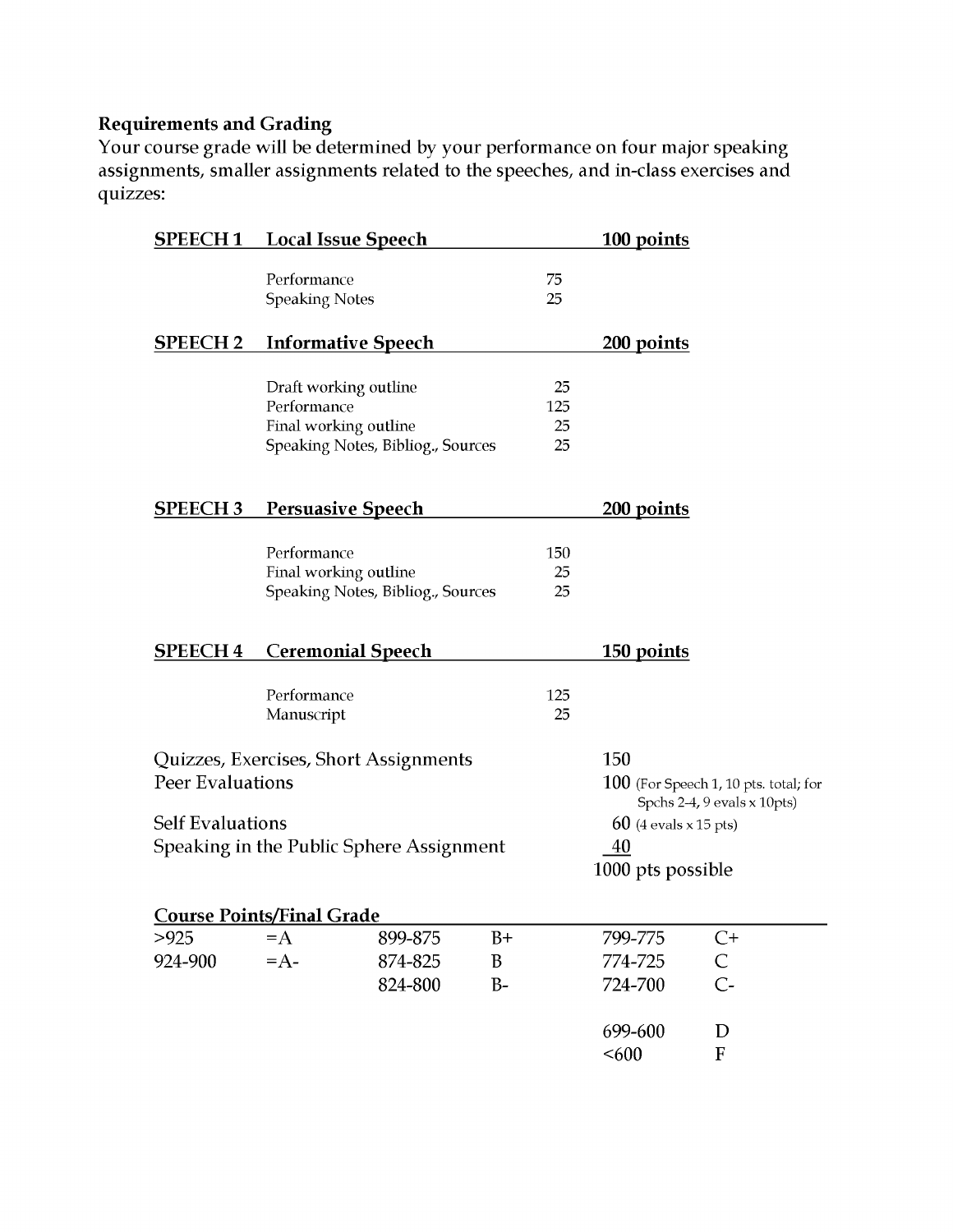#### **Evaluation**

*Speech performances will be evaluated according to the criteria listed on the assignment sheet at the beginning of each section of this packet.* Your instructor may discuss more detailed grading rubrics in your class.

Like other arts, public speaking can be taught and learned only to a certain point. The course is designed to help you learn basic techniques that make for effective speeches, but factors that contribute to excellent speeches—insight, creativity, captivating delivery—cannot be reduced to technique. That is why there is no "recipe" for getting an A on a speech, and it is why A speeches are the exception rather than the rule.

At the same time, evaluating speeches is not a sheerly "subjective" process. There are objective criteria that instructors use to make basic distinctions during grading. The following descriptions, which are adapted from instructors' manuals for various public speaking textbooks, state these criteria for COMX 111:

To earn a C on your speech performance: The speech must fulfill the basic criteria of the assignment. It should conform to the purpose and time limit of the assignment, it should be free of basic errors in grammar, pronunciation, and usage, and it should exhibit a clear central idea and organizational strategy. *An average speech is a C speech.*

To earn a B on your speech performance: The speech needs to execute the assignment well. The speech must meet the criteria of a C speech. In addition, the speech should address a challenging or unique topic, it should execute the functions of a successful introduction and conclusion, it should use credible supporting materials, and it should exhibit effective use of transitions or connectives. The delivery of the speech should not distract attention from its message. *An above-average speech is a B speech.*

To earn an A on your speech performance: The speech m ust be outstanding; literally, it should "stand out" from the majority of speeches in the class. Thus, the speech must meet the criteria of a B speech, meeting all of the assignment criteria in an aboveaverage manner, but it also must stand out by meeting the criteria in an especially unique or creative way. It will exhibit effort above and beyond that of the rest of the class, and its delivery will be fluent and polished. *An exceptional speech is an* A *speech.*

Grades of  $D$  and  $F$  are earned by failing to meet the basic criteria of the assignment. Speeches that lack a clear central idea or organizational strategy, that fail to offer external support for ideas, that are obviously unprepared or not rehearsed, or that are inappropriate for the assignment or the audience will earn D or F grades.

The starting assumption for grading is that with moderate effort, everyone is capable of giving an average (or C) speech. The movement of your grade from that midpoint is largely in your hands.